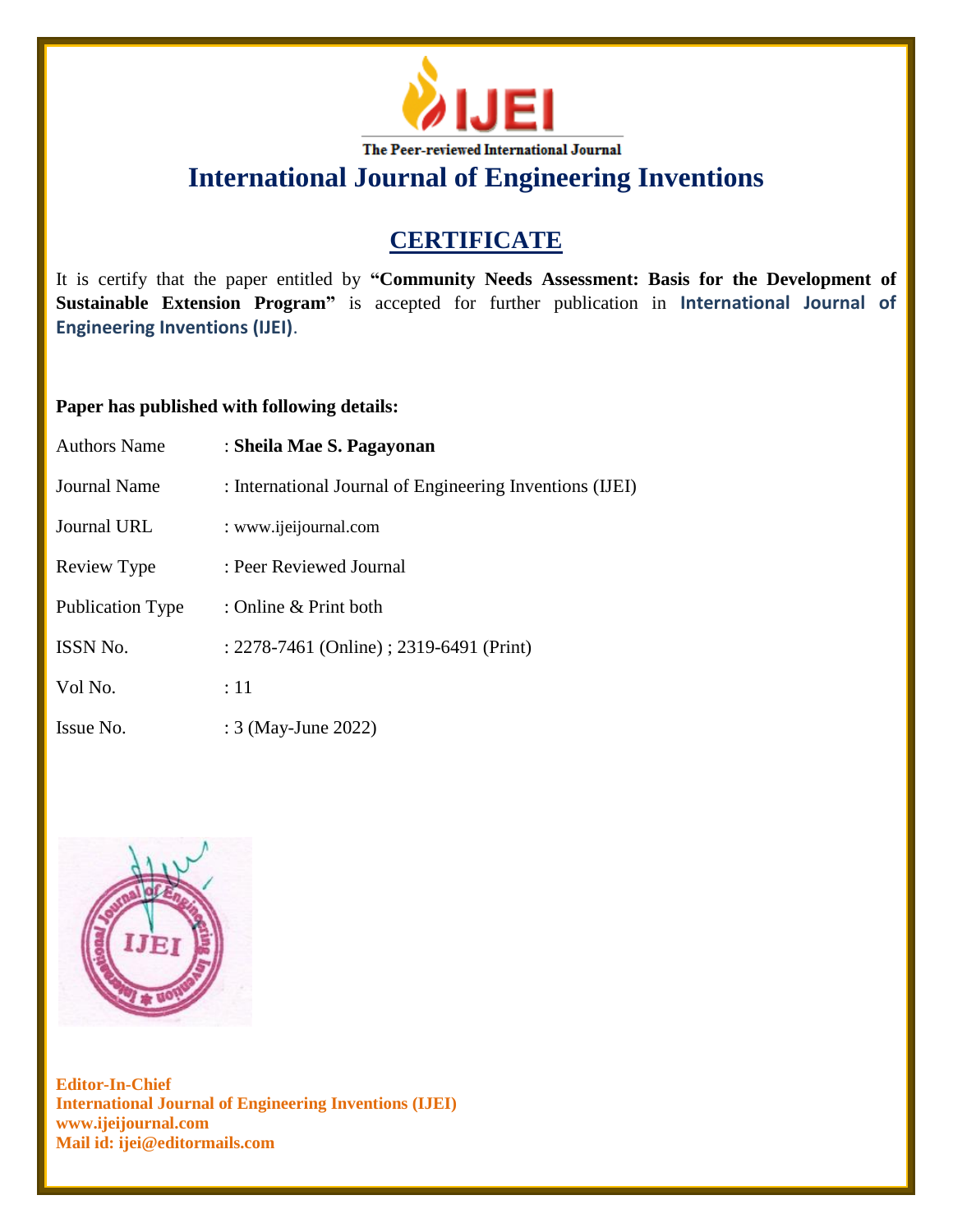

**International Journal of Engineering Inventions**

# **CERTIFICATE**

It is certify that the paper entitled by **"Community Needs Assessment: Basis for the Development of Sustainable Extension Program"** is accepted for further publication in **International Journal of Engineering Inventions (IJEI)**.

## **Paper has published with following details:**

| <b>Authors Name</b>     | : Sharra Mae B. Fernandez                                |
|-------------------------|----------------------------------------------------------|
| Journal Name            | : International Journal of Engineering Inventions (IJEI) |
| Journal URL             | : www.ijeijournal.com                                    |
| Review Type             | : Peer Reviewed Journal                                  |
| <b>Publication Type</b> | : Online $\&$ Print both                                 |
| ISSN No.                | : 2278-7461 (Online) ; 2319-6491 (Print)                 |
| Vol No.                 | :11                                                      |
| Issue No.               | : 3 (May-June 2022)                                      |



**Editor-In-Chief International Journal of Engineering Inventions (IJEI) www.ijeijournal.com Mail id: ijei@editormails.com**